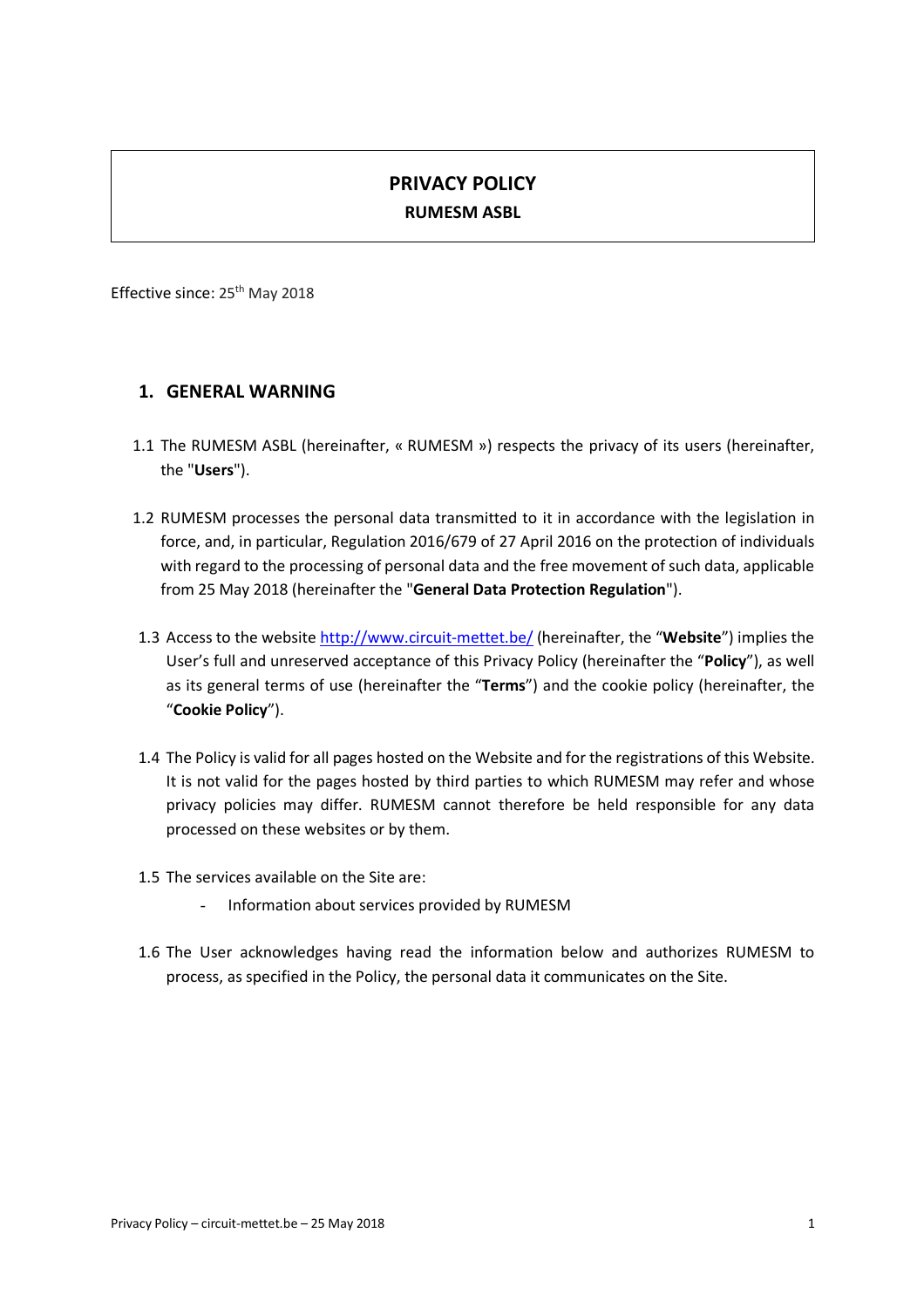### **2. DATA CONTROLLER**

- 2.1 Simply visiting the Website shall take place without having to provide any personal data, such as first name, surname, postal address, e-mail address, etc.
- 2.2 As part of the Service, the User may be required to provide certain personal data. In this case, the data controller is:

RUMESM - Circuit Jules Tacheny 6, rue Saint Donat 5640 Mettet Belgique Tel : +32 71-71 00 80 N° BCE : 409501435.

> 2.3 Any question regarding the processing of this data may be sent to the following address: privacy@circuit-mettet.be.

### **3 DATA COLLECTED**

- 3.1 By completing the newsletter and registration form on the Website and using the Service, the User allows, in particular, RUMESM to record and store, for the purposes mentioned in point 4, the following information:
	- identifying data, such as the first name and surname, e-mail address, date of birth, address, nationality and phone number;
	- communications between the User and RUMESM
	- photos and videos
- 3.2 The User also authorizes RUMESM to record and store the following data for the purposes mentioned in point 4:
	- information voluntarily provided by the User for a purpose specified in the Policy, the Terms, the Cookie Policy, on the Website or on any other medium of communication used by RUMESM
	- additional information requested by RUMESM to the User in order to identify him or to prevent him from violating any of the provisions of the Policy;
- 3.3 In order to facilitate browsing the Website as well as to optimize technical management, the Website may use "cookies". These "cookies" record, in particular:
	- the User's browsing preferences;
	- the date and time of access to the Website and other data related to traffic;
	- the pages visited;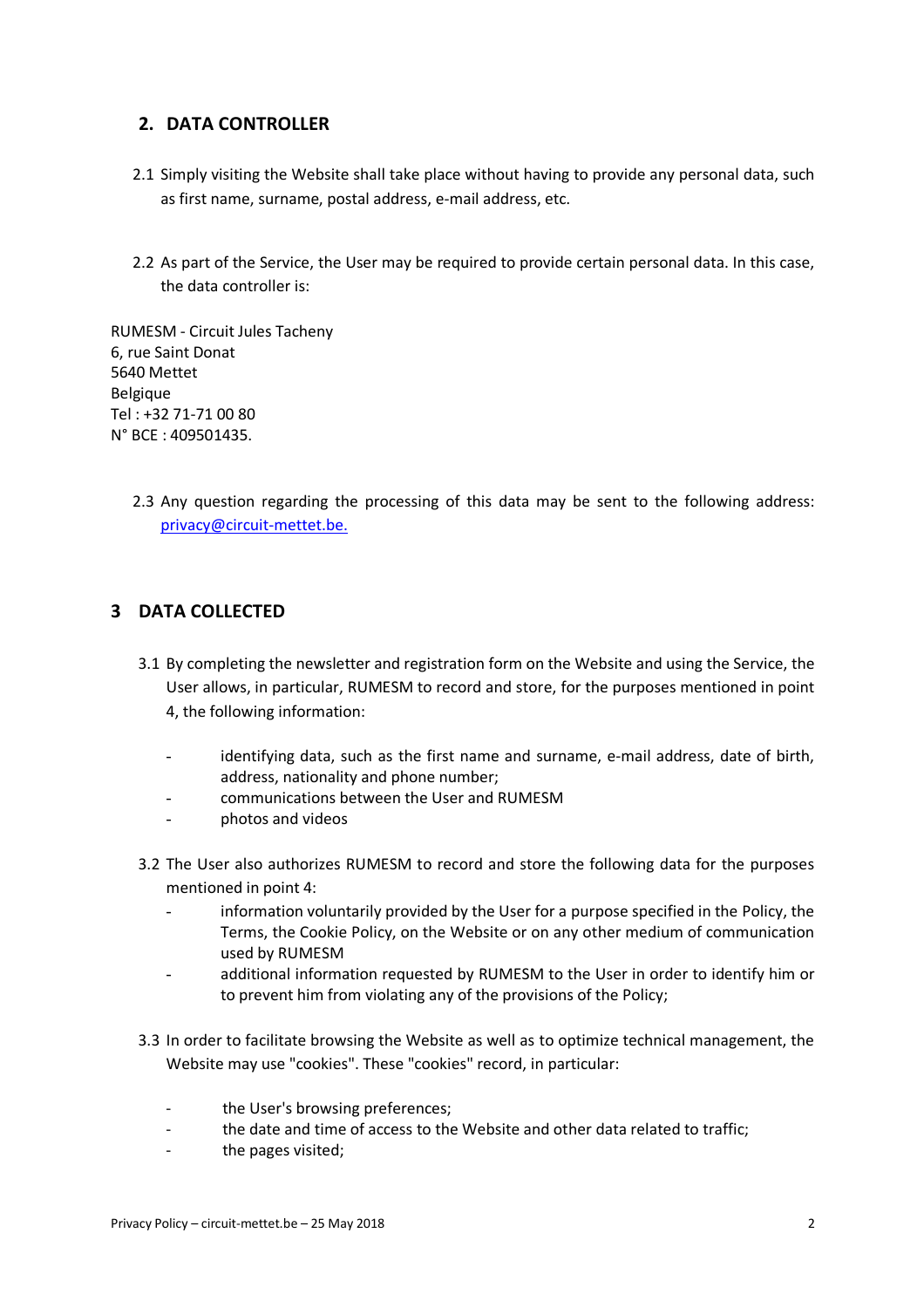All information relating to "cookies" is included in RUMESM 's Cookie Policy.

- 3.4 When the User accesses the Website, the servers consulted automatically record certain data, such as:
	- the type of domain with which the User connects to the Internet;
	- the IP address assigned to the User (when connected);
	- the date and time of access to the Website and other data related to traffic;
	- location data or other data relating to the communication;
	- the pages visited;
	- the type of browser used;
	- the platform and/or operating system used:
	- the search engine as well as the keywords used to find the Website.
- 3.5 No nominative data identifying the User is collected through the cookies and servers consulted. This information is kept for statistical purposes only and to improve the Website.

### **4 PURPOSES OF PROCESSING THE DATA**

4.1 The Website collects, stores and uses its Users' data for the following purposes, in particular:

- to establish, carry out and conduct the contractual relationship with the User;
- to analyse, adapt and improve the content of the Website;
- to provide the Service;
- to allow the User to receive messages;
- to facilitate the availability and use of the Website;
- to personalize the User's experience on the Website;
- to respond to requests for information;
- for any marketing activities and promotions proposed by RUMESM to Users who have given their consent;
- to inform them about any changes on the Website and its features;
- for any other purpose to which the User has expressly consented.
- to be informed of various events related to motor sports organized by RUMESM
- site surveillance
- 4.2 Photos and videos are likely to be taken and used for promotional and sharing on social media purposes on behalf of RUMESM during this event.

If you do not wish to be photographed or filmed for the above purposes, please inform the photographer at the event.

You can exercise your rights (access, rectification, deletion, etc.) by sending an e-mail to privacy@circuit-mettet.be with both your photo and a copy of your identity card.

- 4.3 The legal basis of the processing of your personal data is based on:
	- ☒your consent ;
	- $\boxtimes$  the execution of any request from you;,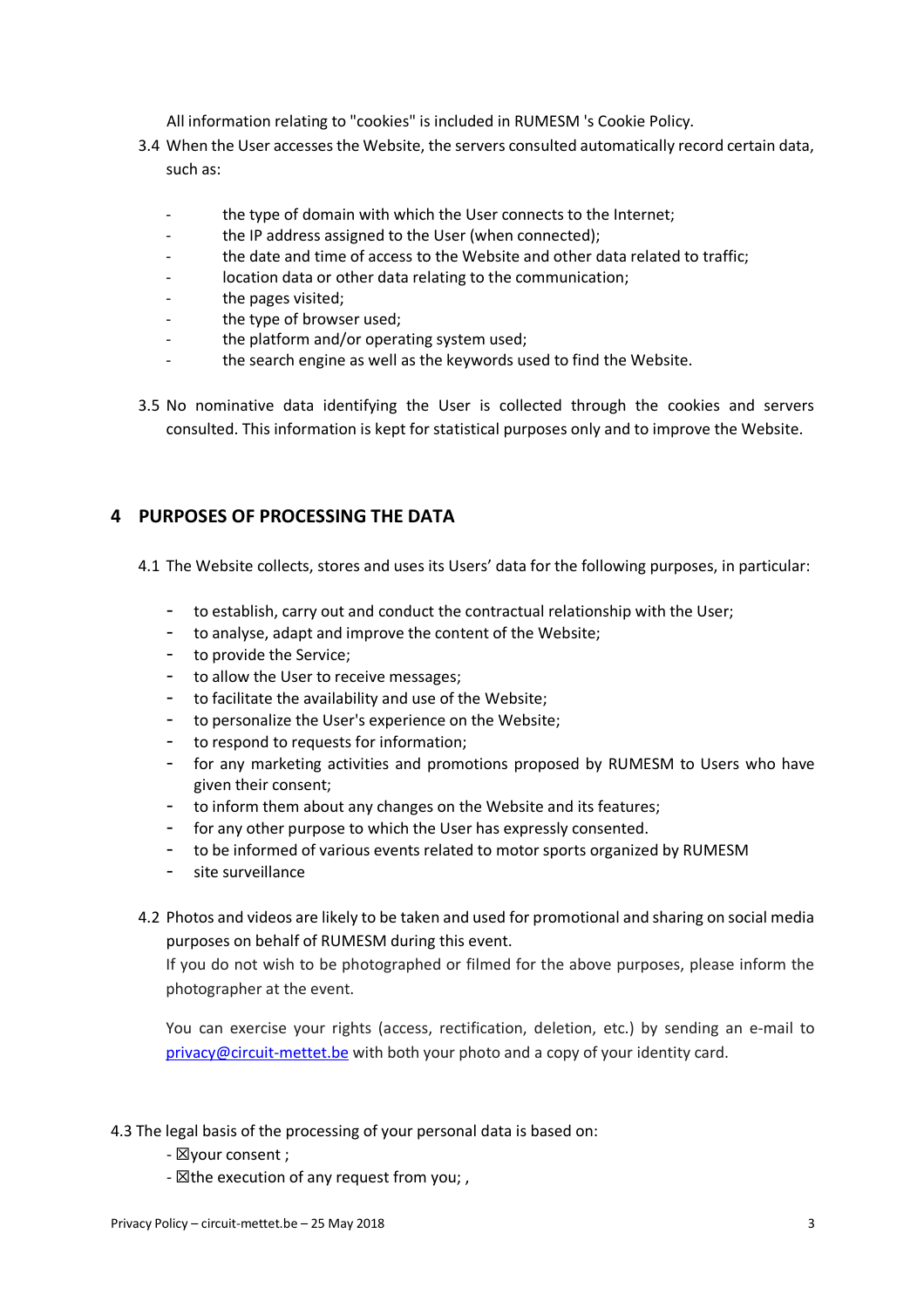We do need to collect some of your data to answer any request from you. If you choose not to share this data with us, it may render the performance of the contract impossible.

 $\boxtimes$  a legal obligation imposed on the controller ;

We do need to collect and store some of your data to meet various legal requirements, including tax and accounting.

 $- \Box$  the protection of vital interests;

- ☐ for the performance of a task carried out in the public interest or in the exercise of official authority vested in the controller, or

-  $\boxtimes$  our legitimate interest, provided that it is in accordance with your interests, freedoms and fundamental rights.

We have a legitimate interest in providing you with this information and interacting with you, especially to respond to your requests or improve our services, prevent abuse and fraud, control the regularity of our operations, exercise, defend and preserve our rights, for example in litigation, as well as evidence of a possible violation of our rights, manage and improve our relations with you, continually improve our website and our products/services, unless such interests are supplanted by your interests or your fundamental rights and freedoms requiring the protection of your personal data. We take care in any case to maintain a proportionate balance between our legitimate interest and respect for your privacy.

If the legal basis of our treatment is your consent, you have the right to withdraw it at any time without prejudice to the lawfulness of the processing performed prior to withdrawal.

In the context of direct marketing, this means that you can unsubscribe at any time from newsletters and other commercial communications from us. You will be put in "opt-out". You can unsubscribe by sending us an email at the following address: privacy@circuit-mettet.be or by clicking on the unsubscribe link at the bottom of each email.

#### **5 RIGHTS OF THE DATA SUBJECT**

- 5.1 According to the regulations on the processing of personal data, the User has the following rights:
	- **Right to be informed** about the purposes of the processing (see above) and the identity of the data controller.
	- **Right of access and verification of data**: the User may, at any time, have access to the data that RUMESM has on him or check if he is included in the database of RUMESM.
	- **Right of objection**: the User may, at any time, object to the use of his data by RUMESM.
	- **Right of cancellation and/or modification**: the user may, at any time, notify RUMESM of corrections to the data concerning him and, where appropriate, request the deletion of his personal data.
	- **Right of limitation of processing**: the User may, in particular, obtain a limitation of processing when he has objected to the processing, when he disputes the accuracy of the data, or when he considers that the processing is illegal.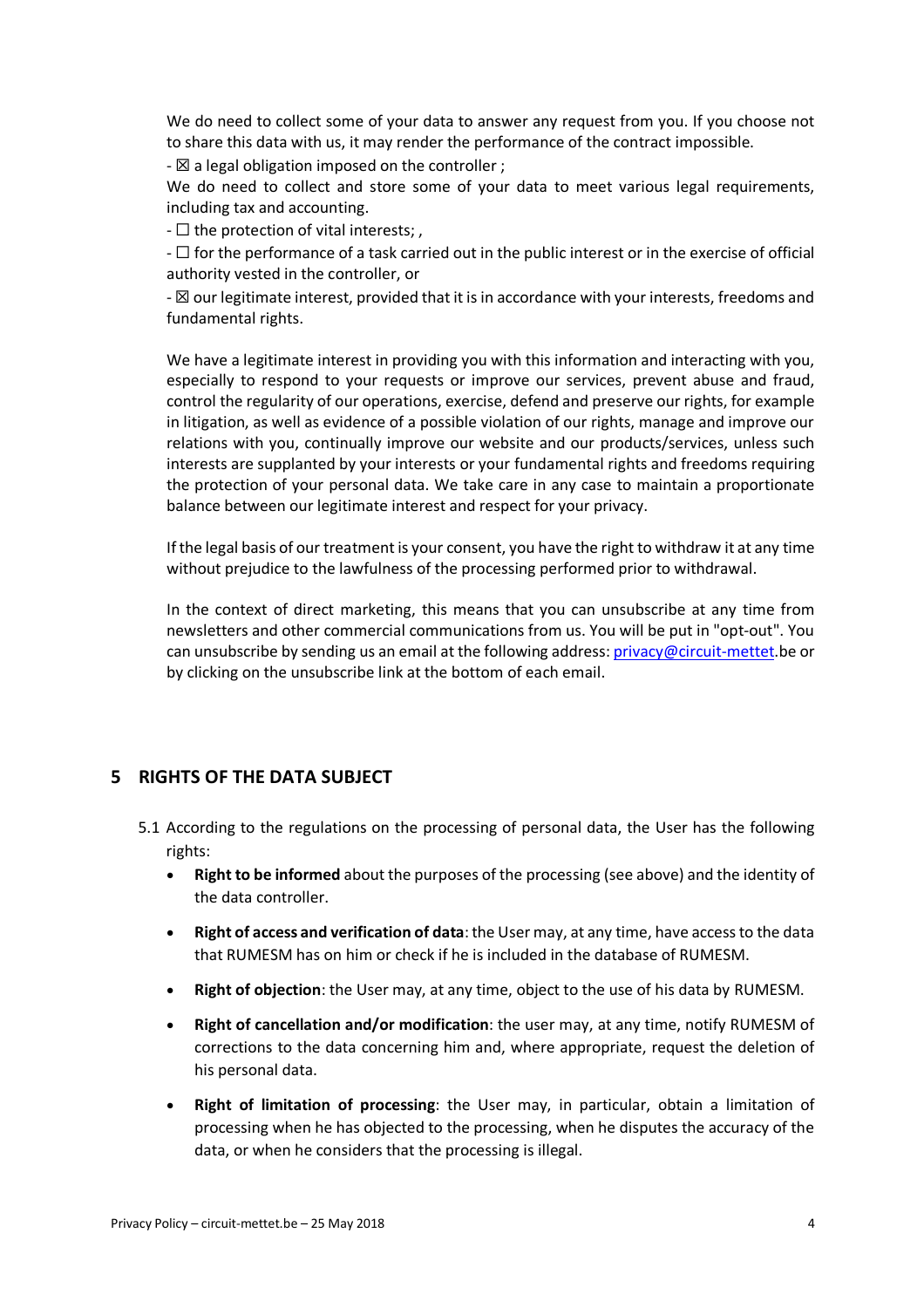- **Right of portability:** The User has the right to receive the personal data that he has communicated to RUMESM and may also ask said company to send this data to another data controller.
- 5.2 The User may, at any time, request access to his personal data, verify them, transfer them, and, in some cases as mentioned, limit their processing and rectify them. The User may also request rectification free of charge and, where applicable, request the deletion of all his personal data from RUMESM's database - except those which RUMESM has a legal obligation to keep on record - and object to the use and, where appropriate, request the limitation thereof.

In order to exercise his rights, the User sends a written request, accompanied by a copy of his identity card or his passport, to the data controller:

- by e-mail: privacy@circuit-mettet.be
- by mail : 6, rue Saint Donat 5640 Mettet Belgique.
- 5.3 RUMESM will then take the necessary steps to satisfy this request as soon as possible and in any case within one month of receipt of the application. If necessary, this period can be extended by two months, given the complexity and the number of requests.

### **6 PERIODE OF STORAGE**

- 6.1 RUMESM will keep the personal data of its Users for the duration necessary to achieve the objectives pursued (see point 4).
- 6.2 RUMESM may also continue to keep personal data concerning the de-registered User, including all correspondence or request for assistance sent to RUMESM in order to be in a position to reply to all questions or complaints that may be sent, and in order to comply with all applicable laws, namely in tax matters.

### **7 COMPLAINT WITH THE SUPERVISORY AUTHORITY**

The User is informed that he has the right to lodge a complaint with the Commission for the Protection of Privacy:

Commission for the Protection of Privacy Rue de la Presse, 35, 1000 Brussels commission@privacycommission.be www.privacycommission.be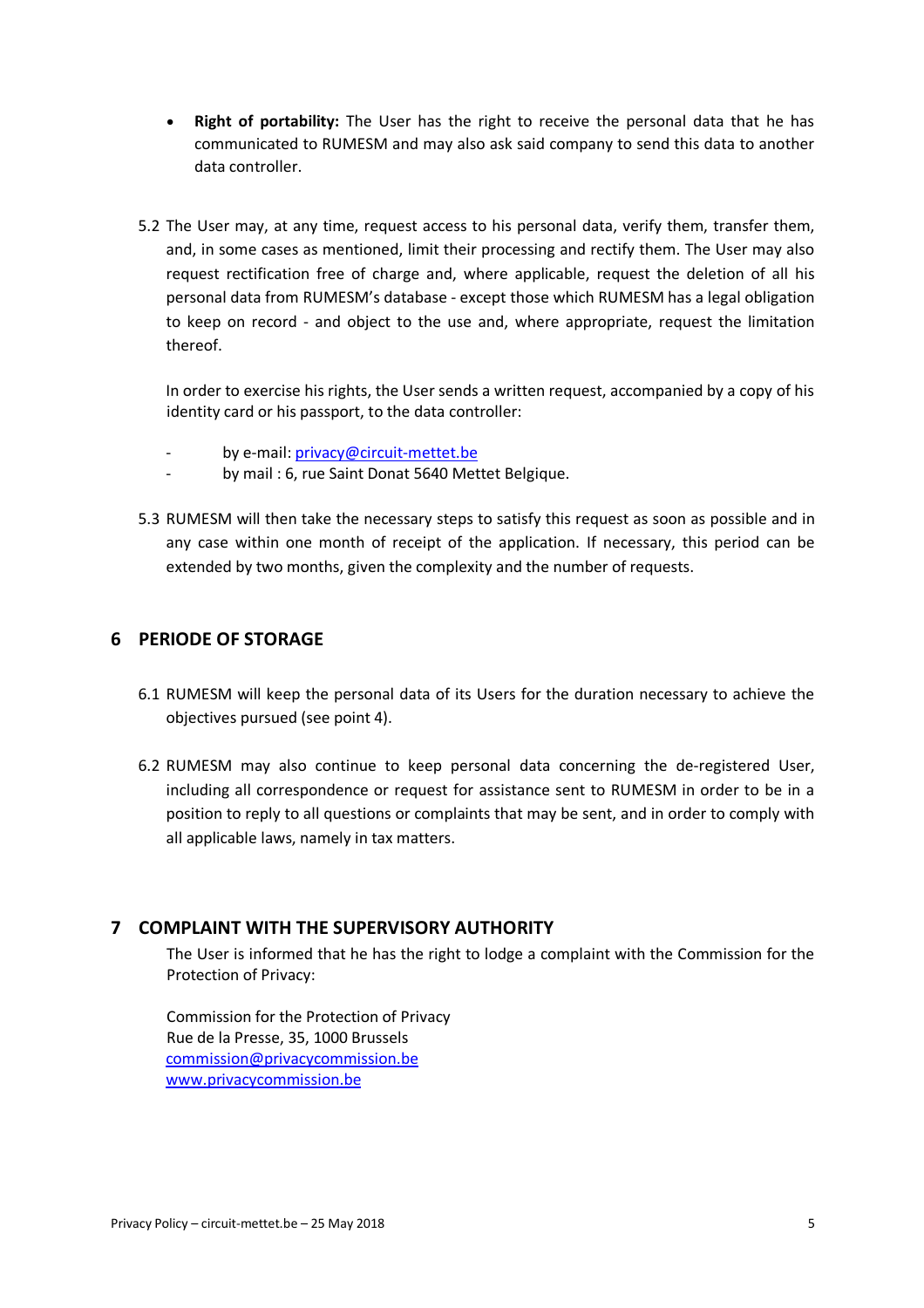### **8 SECURITY**

- 8.1 In addition, RUMESM has taken the appropriate organizational and technical measures to ensure a level of security adapted to the risk and that, to the extent possible, the servers hosting the personal data processed prevent:
	- unauthorized access to or modification of this data;
	- improper use or disclosure of such data;
	- unlawful destruction or accidental loss of such data.
- 8.2 In this respect, employees of RUMESM who have access to this data are subject to a strict confidentiality obligation. Nevertheless, RUMESM may in no way be held liable in the event that this data is stolen or hijacked by a third party despite the security measures adopted.
- 8.3 Users undertake not to commit acts that may be contrary to this Policy, the Terms, the Cookie Policy or, in general, the law. Violations of confidentiality, integrity and availability of information systems and data which are stored, processed or transmitted by these systems, or the attempt to commit one of these violations, shall be punishable by imprisonment of between three months and five years and a fine of between twenty-six euros and two hundred thousand euros, or one of these penalties only.

### **9 COMMUNICATION TO THIRD PARTIES**

- 9.1 RUMESM treats personal data as confidential information. It will not communicate them to third parties under any condition other than those specified in the Policy, such as to achieve the objectives set out and defined in point 4, or under the conditions in which the law requires it to do so.
- 9.2 RUMESM may communicate its Users' personal information to third parties to the extent that such information is necessary for the performance of a contract with its Users. In such case, these third parties will not communicate this information to other third parties, except in one of the two following situations:
	- the communication of this information by such third parties to their suppliers or subcontractors to the extent necessary for the performance of the contract;
	- where such third parties are obliged by the regulations in force to communicate certain information or documents to the competent authorities in the field of combating money laundering, as well as, in general, to any competent public authority.
- 9.3 The communication of this information to the aforementioned persons shall, in all circumstances, be limited to what is strictly necessary or required by the applicable regulations.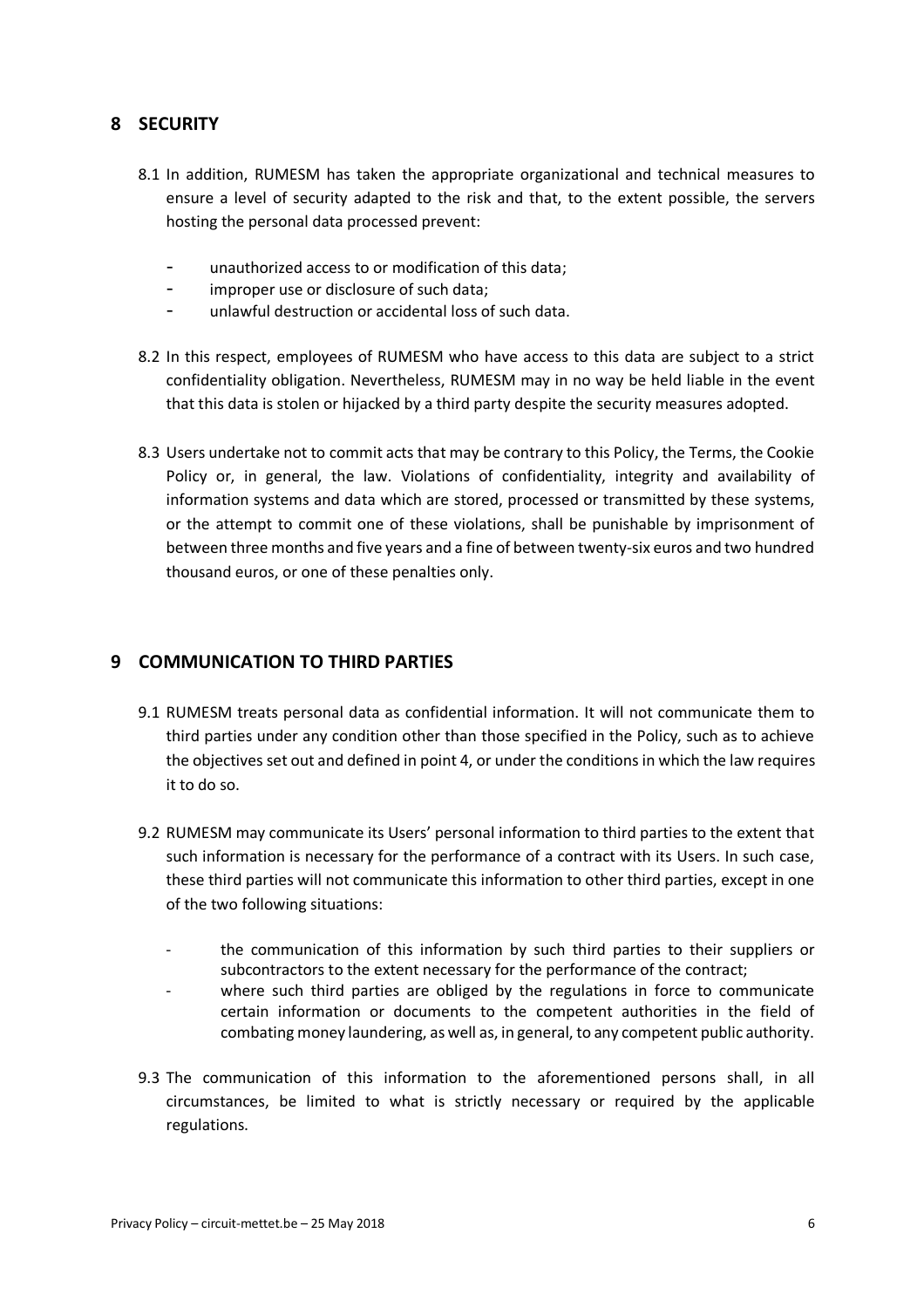#### **10 TRANSFER TO A NON-EU COUNTRY OR COMPANY**

RUMESM transfers data to a non-EU country or company only when that country provides an adequate level of protection within the meaning of the legislation in force, and, in particular, the Law of 8 December 1992 on protection of privacy and its executive orders, and Regulation 2016/679 of 27 April 2016 on the protection of individuals with regard to the processing of personal data and the free movement of such data, applicable from 25 May 2018 (hereinafter the "**General Data Protection Regulation**"), or within the limits permitted by the legislation in force, for example by ensuring the protection of data by appropriate contractual provisions.

#### **11 DIRECT MARKETING**

11.1 The personal data will not be used for direct marketing purposes for articles or services other than those to which the User has already subscribed, unless the User has previously explicitly consented to such use by ticking the boxes provided for this purpose ("opt-in").

On the basis of the preferences you have expressed we may also send you information about related products.

11.2 When the User has given his consent to the use of this information for direct marketing purposes, the latter retains the right to object to such use at any time, upon request and free of charge. The User may simply communicate his request by writing to the following address: privacy@circuit-mettet.be.

#### **12 NOTE CONCERNING MINORS**

Persons under the age of 18 and persons who do not have full legal capacity are not permitted to use the Website. RUMESM asks them not to provide their personal data.

### **13 UPDATES AND CHANGES TO THE POLICY**

By informing Users through the Website or email, RUMESM may modify and adapt the Policy, in particular to comply with any new legislation and/or regulations applicable (such as the General Data Protection Regulation applicable from 25 May 2018), the recommendations of the Belgian Privacy Commission, the guidelines, recommendations and best practices of the European Data Protection Board and the decisions of the courts and tribunals on this issue.